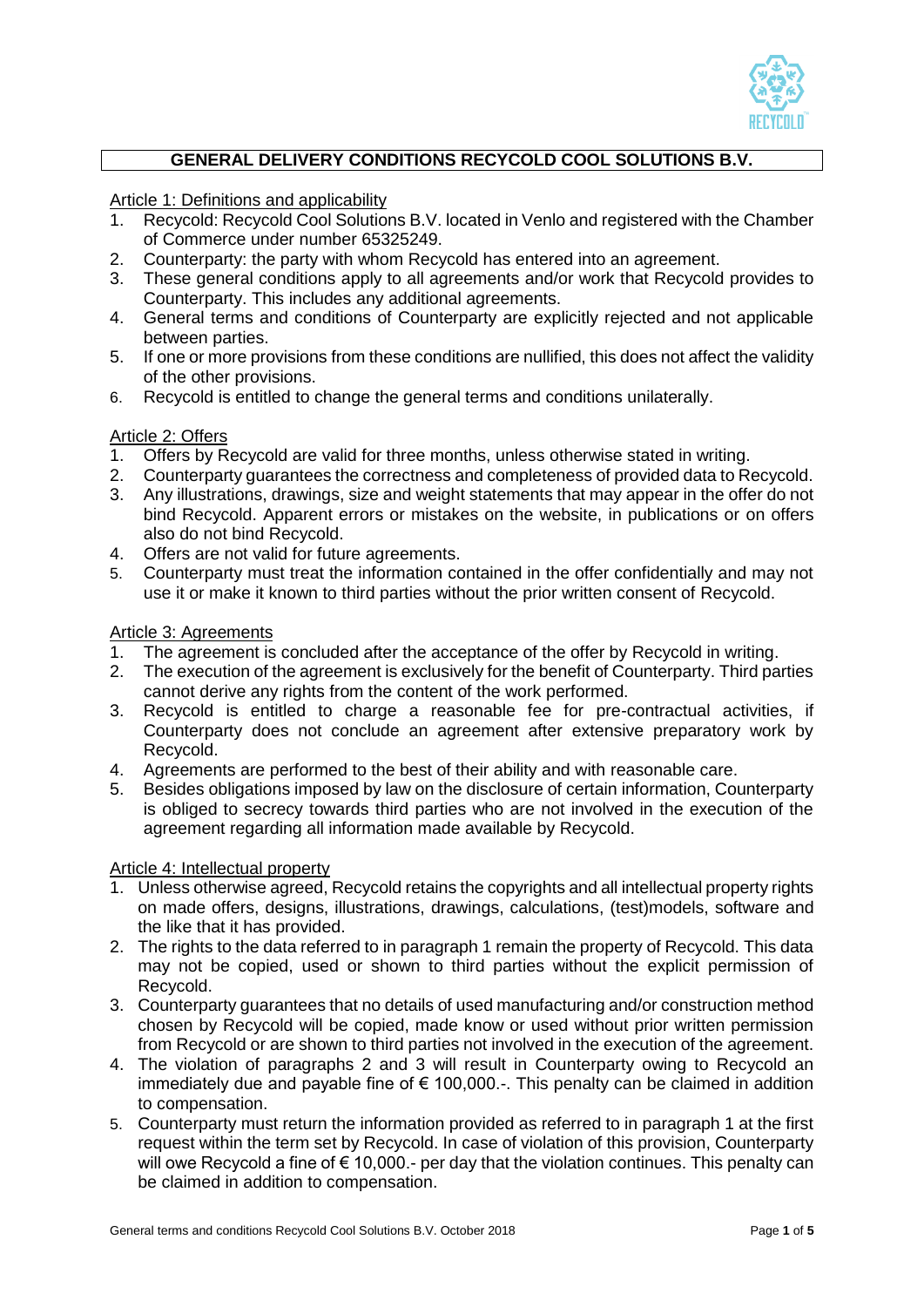

### Article 5: Delivery and risk

- 1. Delivery by Recycold takes place by actual receipt by Counterparty, whereby the administration of Recycold is decisive to determine the number of purchased items. The risk of the articles transfers to Counterparty when Counterparty actually receives the articles.
- 2. The given delivery time by Recycold is an estimation. Agreed delivery terms cannot be considered to be deadlines.
- 3. The term of delivery starts after the order has been confirmed in writing by Recycold. If Recycold requires further details to be provided by Counterparty, the term of delivery will start when Recycold has (completely) received these details.
- 4. Exceeding the term of delivery does not give Counterparty the right to dissolve the agreement. Nor is Recycold liable to compensate damages to Counterparty. However, Counterparty has the right to dissolve the agreement if the specified term of delivery is exceeded by more than six months. The dissolution of an agreement cannot take place if the agreement relates to products manufactured by third parties especially for Counterparty.
- 5. If the obligations by Recycold are suspended, the delivery time will be extended by the duration of the suspension.
- 6. Items that have not been delivered will be stored at the expense and risk of Counterparty after the expiry of a period of 1 (one) month of the entire delivery and will remain available to it.

#### Article 6: Price change

- 1. If the prices of external parties involved in the execution of the agreement change due to unforeseen circumstances, Recycold is entitled to change her prices accordingly.
- 2. The price increase referred to in paragraph 1 shall be calculated on the basis of the actual price increase or of the CBS index "Producer prices Industrial Products", as determined by the Central Bureau of Statistics on the most recent time basis.

#### Article 7: Suspension and dissolution

- 1. Recycold is entitled to suspend the execution of the agreement with immediate effect if:
	- a. Recycold threatens to be exposed to dangerous situations;
	- b. the material and the conditions needed for the proper execution of the agreement are not in accordance with the requirements set by the law;
	- c. Recycold becomes familiar with circumstances that give good grounds to fear that Counterparty will not fulfill its obligations.
- 2. Recycold may dissolve the agreement (in part) if Counterparty does not fulfill the obligations under the agreement or fails to do so and Counterparty has not responded to a sent notice of default, or if notice of default is useless.
- 3. Recycold may dissolve the agreement if Counterparty requests suspension of payment or this has been granted, if she is declared bankrupt or a request to that effect is made, if she is unable to pay her debts, if she terminates or liquidates her business, or if she is placed under trusteeship or (government) supervision.
- 4. Recycold is entitled to immediately suspend the work for Counterparty, if Counterparty does not pay within the set term of has not paid or has not paid a payment in advance. Suspending work by Recycold cannot lead to liability for any damage that may arise as a result thereof.

#### Article 8: Liability

- 1. Recycold cannot be held liable for damage, which is caused by:
	- a. an event that is beyond her control and cannot be attributed to her;
	- b. any action or negligence on the part of Counterparty, its subordinates or other persons who have been put to work by or on behalf of Counterparty.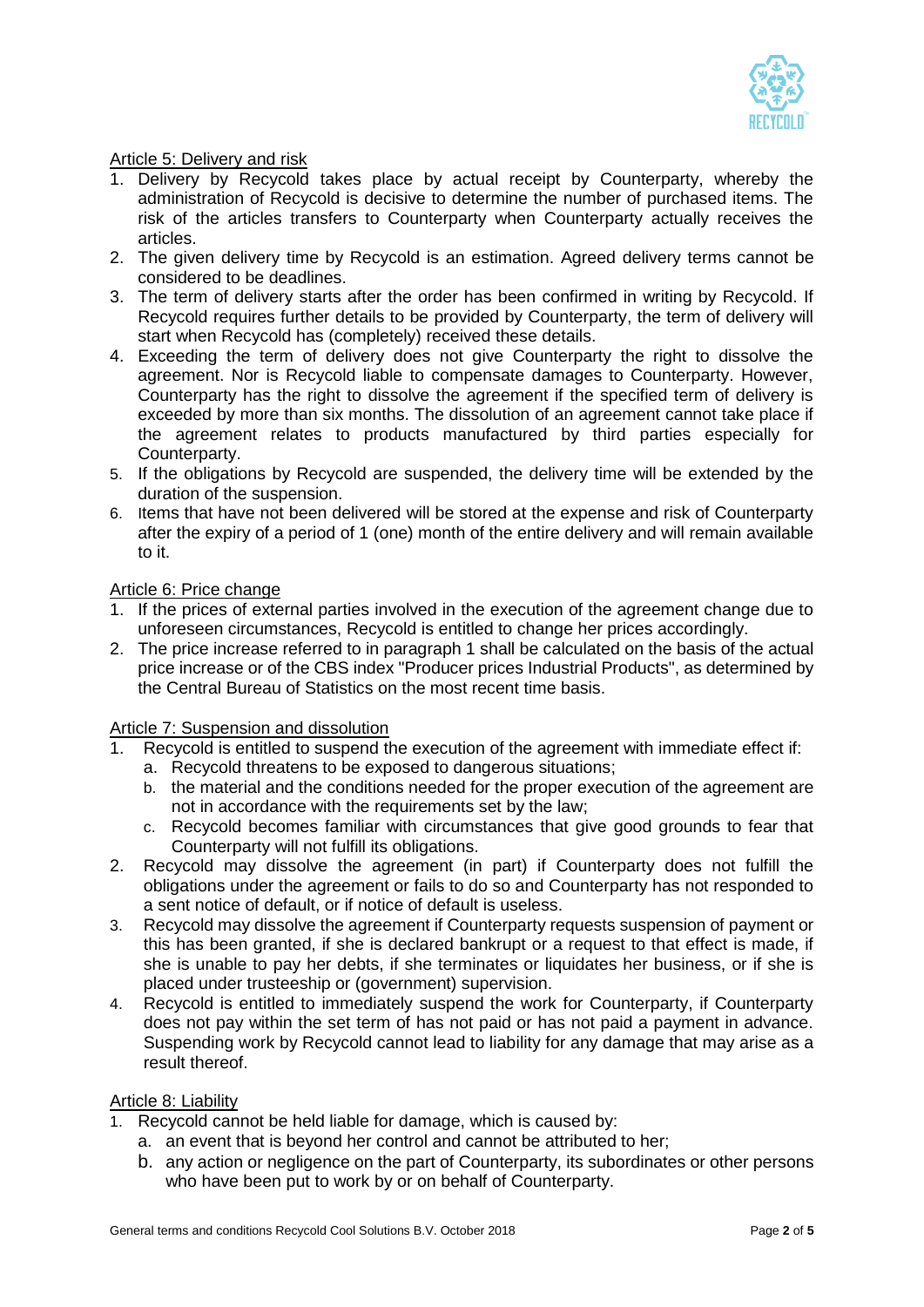

- 2. Recycold is not liable for damage caused by incorrect and/or incomplete information provided by Counterparty.
- 3. In no case shall Recycold be liable for damage that has arisen by the use of the products supplied by Recycold for a purpose other than that for which it was purchased.
- 4. Neither Recycold itself nor those working there and/or its auxiliary persons are liable to Counterparty for any consequential damage.
- 5. Recycold is not liable for damages caused by Counterparty or third parties not having fulfilled their obligations.
- 6. If Recycold is liable for damages, the liability of Recycold is limited to the amount of the payment made by the insurer of Recycold. If the insurer fails to pay or the damage is not covered by the insurance, the liability of Recycold is limited to the invoiced amount.
- 7. All claims and other rights of Counterparty against Recycold shall lapse in any case after the expiry of six months from the moment when the claim occurs.

## Article 9: Warranty

- 1. Until the actual receipt by the Counterparty Recycold guaranties the quality of the delivered articles. If it appears that the delivery has not been satisfactory, the item must be returned carriage paid to Recycold. Then Recycold will make the choice whether to repair the item, replace the item or credit Counterparty for a proportional part of the invoice.
- 2. Any travel, accommodation and/or transport costs incurred will be for Counterparty.
- 3. The costs of replacement or repair will be charged to Recycold up to that part of the invoice amount (excluding VAT) that relates to the manufacturing and assembly costs of the relevant article, or to the guarantee that Recycold receives from its supplier. The starting point for determining the value of the delivered goods is the pre-calculation of Recycold.
- 4. Counterparty must offer Recycold the opportunity to repair a possible defect or to replace a defective (sub) part.
- 5. The warranty will not be extended or renewed by re-delivery, replacement or repair.
- 6. No guarantee is given for defects such as or that result from:
	- a. weathering and/or normal wear and tear;
	- b. abnormal and/or incompetent use;
	- c. repairs or additions by Counterparty or by third parties;
	- d. minor imperfections in the finish, which do not detract from the soundness;
	- e. unforeseen, temporary or permanent, harmful influence(s) of the environment;
	- f. goods, materials, methods and constructions, which deviate from regulations, requirements and recommendations mentioned in the agreement and/or order confirmation, if these changes have been applied on explicit instructions from Counterparty;
	- g. materials supplied by or on behalf of Counterparty;
	- h. defects that could have been detected on delivery;
	- i. external influences that have arisen during or after delivery;
	- j. a heatload above 50 °C;
- 7. If a warranty is provided by the manufacturer with regard to the delivered and/or placed goods, only the warranty provisions of the manufacturer shall apply concerning the liability of Recycold.
- 8. If the manufacturer does not give any guarantees, then Recycold will also not provide any guarantee.
- 9. Recycold will encourage the manufacturer to fulfill its obligations under the guarantee.
- 10. Counterparty cannot assert any right to guarantee, if she has not fulfilled her own obligations (both financially and otherwise).

## Article 10: Complaints

1. Complaints about work delivered by Recycold must be reported to Recycold in writing by Counterparty within 30 days of the invoice date. This term applies as a due date.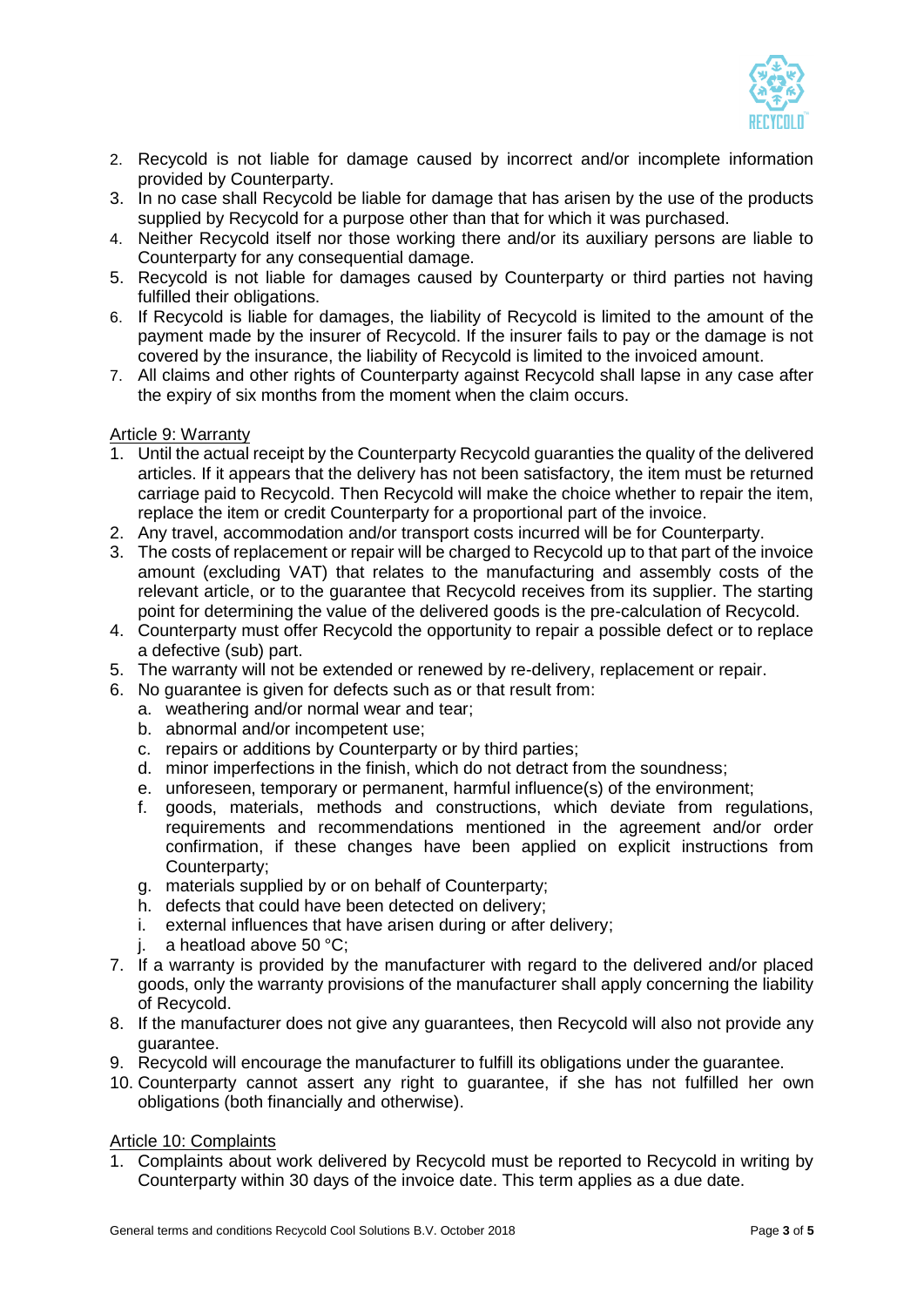

- 2. Non-visible defects must be reported to Recycold in writing within 8 days after discovery, but no later than 3 months after delivery.
- 3. Complaints regarding an issued invoice must be notified in writing to Recycold within 8 days of the invoice date. After the expiry of this period, Counterparty is deemed to have accepted the issued invoice.

### Article 11: Payment

- 1. Payment is made at the location of Recycold or to a bank account designated by Recycold.
- 2. Unless agreed otherwise, payment will take place as follows:
	- a. for counter sales and online sales: immediately;
	- b. in case of partial payments:
		- 50% of the total price at the start of the agreement;
		- 50% of the total price upon delivery;
	- c. in all other cases: within 10 days after the invoice date.
- 3. At the request of Recycold Counterparty is obliged to provide sufficient security for payment. If Counterparty does not comply, she will immediately be in default. Recycold may dissolve the agreement and claim her damage from Counterparty
- 4. Full payment is immediately due and payable (without needing a notice of default) if:
	- a. a payment term has been exceeded;
	- b. Counterparty has gone bankrupt, applies for suspension of payments or is in insolvency;
	- c. goods or claims of Counterparty are impounded;
	- d. Counterparty (legal entity) is dissolved or liquidated;
	- e. Counterparty (natural person) is placed under guardianship or dies.
- 5. If payment has not been made within the agreed term, Counterparty will immediately owe interest to Recycold. The interest rate is at least 10% per year, but is equal to the statutory commercial interest rate if this is higher. In the interest calculation, a part of the month is seen as a full month.
- 6. If payment has not taken place within the agreed payment term, the Counterparty will owe Recycold extrajudicial costs. In that case, the extrajudicial costs of Recycold are set at 5% of the principal sum remaining unpaid, with a minimum of  $\epsilon$  500,- per incorrectly paid invoice.
- 7. If Counterparty finds a delivered item to be defective, she is obliged to fully comply with its obligations under the agreement. Counterparty is not entitled to compensate for any counterclaims that it claims on Recycold with its obligations.

#### Article 12: Reservation of ownership and right of pledge

- 1. All delivered and to be delivered goods remain the property of Recycold, until all claims that Recycold has or will obtain on Counterparty have been paid in full.
- 2. As long as the ownership of goods has not been transferred to Counterparty, the latter may not pledge the goods, transfer them to property for security or grant any other right to third parties, except within the normal course of its business or profession.
- 3. Counterparty is obliged to store the goods delivered under reservation of title with due care and as recognizable property of Recycold.
- 4. Drawings, designs and advice made by Recycold remain her property and may only be after consent by Recycold or when Recycold carries out the agreed work itself.
- 5. Recycold is entitled to take back the goods delivered under reservation of title and which are present at the Counterparty, if Counterparty has not fulfilled its payment obligations or has payment difficulties,. This without prejudice to other rights of Recycold.

## Article 13: Cancellation by Counterparty

1. If Counterparty wishes to cancel the agreement - without any default by Recycold – and Recycold agrees thereto, the agreement will be terminated by mutual consent. In that case,